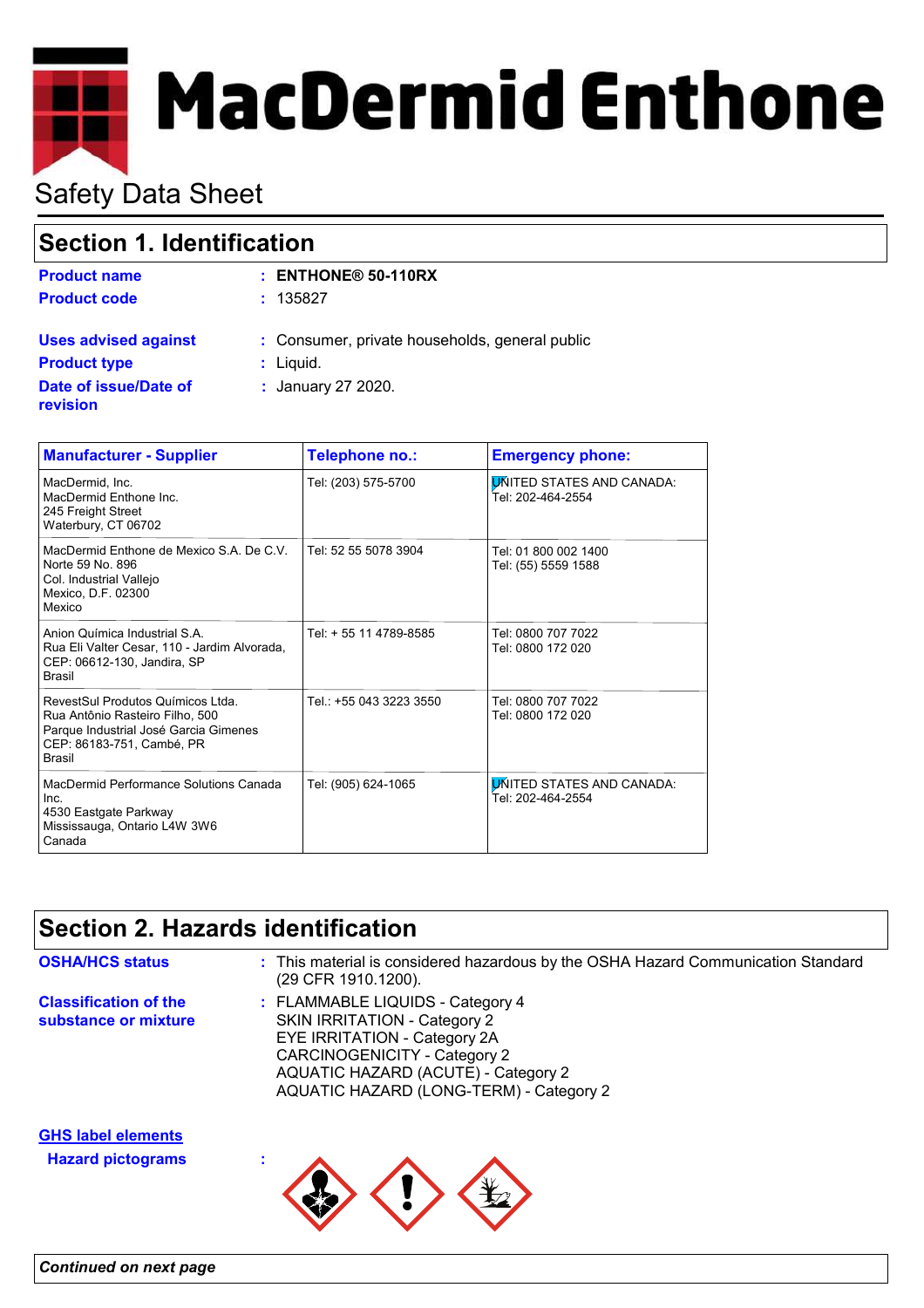# **Section 2. Hazards identification**

| <b>Signal word</b>                         | $:$ Warning                                                                                                                                                                                                                                                                                                                                                                                                                    |
|--------------------------------------------|--------------------------------------------------------------------------------------------------------------------------------------------------------------------------------------------------------------------------------------------------------------------------------------------------------------------------------------------------------------------------------------------------------------------------------|
| <b>Hazard statements</b>                   | : Combustible liquid.<br>Causes serious eye irritation.<br>Causes skin irritation.<br>Suspected of causing cancer.<br>Toxic to aquatic life with long lasting effects.                                                                                                                                                                                                                                                         |
| <b>Precautionary statements</b>            |                                                                                                                                                                                                                                                                                                                                                                                                                                |
| <b>Prevention</b>                          | : Obtain special instructions before use. Do not handle until all safety precautions have<br>been read and understood. Wear protective gloves. Wear eye or face protection.<br>Wear protective clothing. Keep away from flames and hot surfaces. - No smoking.<br>Avoid release to the environment. Wash hands thoroughly after handling.                                                                                      |
| <b>Response</b>                            | : Collect spillage. IF exposed or concerned: Get medical attention. IF ON SKIN: Wash<br>with plenty of soap and water. Take off contaminated clothing and wash it before reuse.<br>If skin irritation occurs: Get medical attention. IF IN EYES: Rinse cautiously with water<br>for several minutes. Remove contact lenses, if present and easy to do. Continue rinsing.<br>If eye irritation persists: Get medical attention. |
| <b>Storage</b>                             | : Store locked up. Store in a well-ventilated place. Keep cool.                                                                                                                                                                                                                                                                                                                                                                |
| <b>Disposal</b>                            | : Dispose of contents and container in accordance with all local, regional, national and<br>international regulations.                                                                                                                                                                                                                                                                                                         |
| <b>Hazards not otherwise</b><br>classified | : None known.                                                                                                                                                                                                                                                                                                                                                                                                                  |

## **Section 3. Composition/information on ingredients**

**Substance/mixture :** Mixture

| <b>Ingredient name</b>           | $\frac{9}{6}$ | <b>CAS number</b> |
|----------------------------------|---------------|-------------------|
| <b>Proprietary Polymer</b>       | $30-40$       |                   |
| Inorganic filler                 | 20-30         |                   |
| (2-methoxymethylethoxy) propanol | $10 - 20$     | 34590-94-8        |
| Inorganic Fillers                | $1 - 10$      |                   |
| 2-(2-ethoxyethoxy) ethyl acetate | $1 - 10$      | $112 - 15 - 2$    |
| 2-methoxy-1-methylethyl acetate  | $1 - 10$      | 108-65-6          |
| aluminium hydroxide              | $1 - 10$      | 21645-51-2        |

Any concentration shown as a range is to protect confidentiality or is due to batch variation.

**There are no additional ingredients present which, within the current knowledge of the supplier and in the concentrations applicable, are classified as hazardous to health or the environment and hence require reporting in this section.**

**Occupational exposure limits, if available, are listed in Section 8.**

## **Section 4. First aid measures**

| <b>Description of necessary first aid measures</b> |                                                                                                                                                                                                                                                                                                                                                                                                                                                                                                                                           |
|----------------------------------------------------|-------------------------------------------------------------------------------------------------------------------------------------------------------------------------------------------------------------------------------------------------------------------------------------------------------------------------------------------------------------------------------------------------------------------------------------------------------------------------------------------------------------------------------------------|
| <b>Eye contact</b>                                 | : Check for and remove any contact lenses. Immediately flush eyes with running water<br>for at least 30 minutes, keeping eyelids open. Get medical attention.                                                                                                                                                                                                                                                                                                                                                                             |
| <b>Inhalation</b>                                  | : Remove victim to fresh air and keep at rest in a position comfortable for breathing. If<br>not breathing, if breathing is irregular or if respiratory arrest occurs, provide artificial<br>respiration or oxygen by trained personnel. It may be dangerous to the person providing<br>aid to give mouth-to-mouth resuscitation. Get medical attention. If unconscious, place<br>in recovery position and get medical attention immediately. Maintain an open airway.<br>Loosen tight clothing such as a collar, tie, belt or waistband. |
| <b>Skin contact</b>                                | : Flush contaminated skin with plenty of water. Remove contaminated clothing and<br>shoes. Continue to rinse for at least 15 minutes. Get medical attention. Wash clothing<br>before reuse. Clean shoes thoroughly before reuse.                                                                                                                                                                                                                                                                                                          |
| <b>Continued on next page</b>                      |                                                                                                                                                                                                                                                                                                                                                                                                                                                                                                                                           |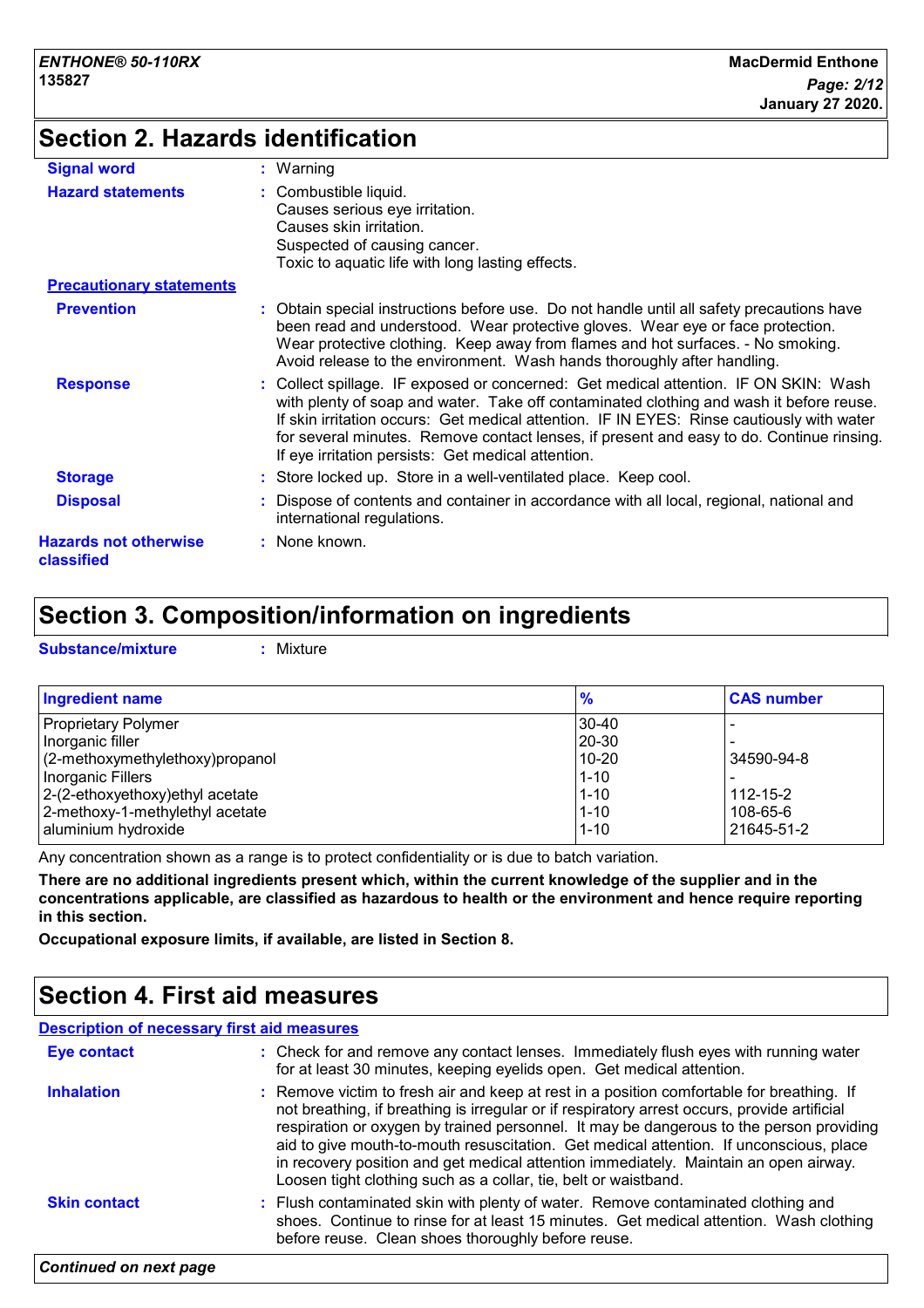### **Section 4. First aid measures**

**Ingestion :**

Wash out mouth with water. Remove dentures if any. Remove victim to fresh air and keep at rest in a position comfortable for breathing. If material has been swallowed and the exposed person is conscious, give small quantities of water to drink. Stop if the exposed person feels sick as vomiting may be dangerous. Do not induce vomiting unless directed to do so by medical personnel. If vomiting occurs, the head should be kept low so that vomit does not enter the lungs. Get medical attention. Never give anything by mouth to an unconscious person. If unconscious, place in recovery position and get medical attention immediately. Maintain an open airway. Loosen tight clothing such as a collar, tie, belt or waistband.

| Most important symptoms/effects, acute and delayed |                                           |                                                                                                                                                                               |
|----------------------------------------------------|-------------------------------------------|-------------------------------------------------------------------------------------------------------------------------------------------------------------------------------|
| <b>Potential acute health effects</b>              |                                           |                                                                                                                                                                               |
| <b>Eye contact</b>                                 |                                           | : Causes serious eye irritation.                                                                                                                                              |
| <b>Inhalation</b>                                  |                                           | : No known significant effects or critical hazards.                                                                                                                           |
| <b>Skin contact</b>                                | : Causes skin irritation.                 |                                                                                                                                                                               |
| <b>Ingestion</b>                                   |                                           | : No known significant effects or critical hazards.                                                                                                                           |
| <b>Over-exposure signs/symptoms</b>                |                                           |                                                                                                                                                                               |
| <b>Eye contact</b>                                 | pain or irritation<br>watering<br>redness | : Adverse symptoms may include the following:                                                                                                                                 |
| <b>Inhalation</b>                                  | : No specific data.                       |                                                                                                                                                                               |
| <b>Skin contact</b>                                | irritation<br>redness                     | : Adverse symptoms may include the following:                                                                                                                                 |
| <b>Ingestion</b>                                   | : No specific data.                       |                                                                                                                                                                               |
|                                                    |                                           | Indication of immediate medical attention and special treatment needed, if necessary                                                                                          |
| <b>Notes to physician</b>                          |                                           | : Treat symptomatically. Contact poison treatment specialist immediately if large<br>quantities have been ingested or inhaled.                                                |
| <b>Specific treatments</b>                         | : No specific treatment.                  |                                                                                                                                                                               |
| <b>Protection of first-aiders</b>                  |                                           | : No action shall be taken involving any personal risk or without suitable training. It may<br>be dangerous to the person providing aid to give mouth-to-mouth resuscitation. |

#### **See toxicological information (Section 11)**

## **Section 5. Fire-fighting measures**

| <b>Extinguishing media</b>                           |                                                                                                                                                                                                                                                                                                                                                                                                                         |
|------------------------------------------------------|-------------------------------------------------------------------------------------------------------------------------------------------------------------------------------------------------------------------------------------------------------------------------------------------------------------------------------------------------------------------------------------------------------------------------|
| <b>Suitable extinguishing</b><br>media               | : Use dry chemical, CO2, water spray (fog) or foam.                                                                                                                                                                                                                                                                                                                                                                     |
| <b>Unsuitable extinguishing</b><br>media             | : Do not use water jet.                                                                                                                                                                                                                                                                                                                                                                                                 |
| <b>Specific hazards arising</b><br>from the chemical | : Combustible liquid. Runoff to sewer may create fire or explosion hazard. In a fire or if<br>heated, a pressure increase will occur and the container may burst, with the risk of a<br>subsequent explosion. This material is toxic to aquatic life with long lasting effects. Fire<br>water contaminated with this material must be contained and prevented from being<br>discharged to any waterway, sewer or drain. |
| <b>Hazardous thermal</b><br>decomposition products   | Decomposition products may include the following materials:<br>carbon dioxide<br>carbon monoxide<br>metal oxide/oxides                                                                                                                                                                                                                                                                                                  |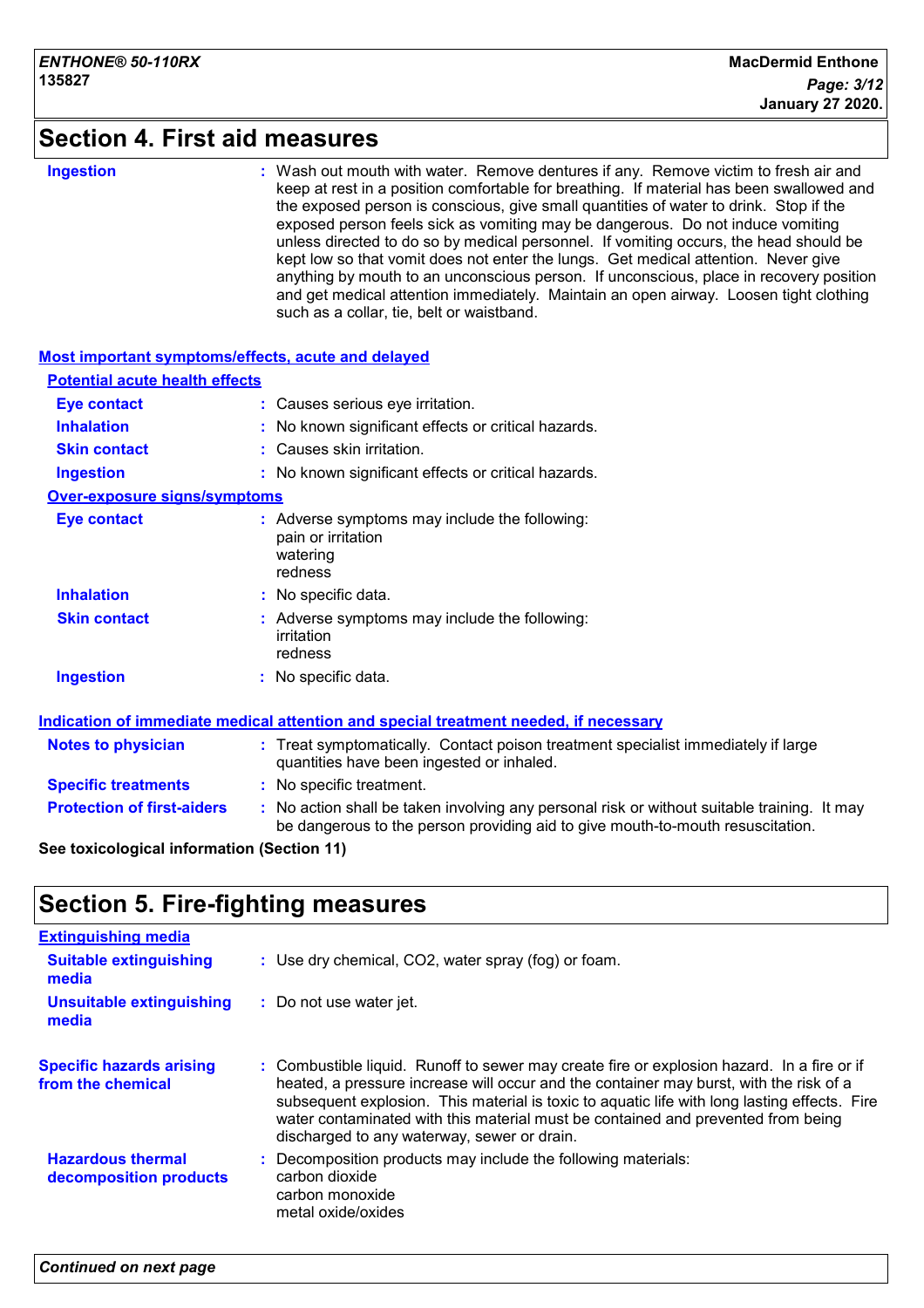## **Section 5. Fire-fighting measures**

| <b>Special protective actions</b><br>for fire-fighters   | : Promptly isolate the scene by removing all persons from the vicinity of the incident if<br>there is a fire. No action shall be taken involving any personal risk or without suitable<br>training. Move containers from fire area if this can be done without risk. Use water<br>spray to keep fire-exposed containers cool. |
|----------------------------------------------------------|-------------------------------------------------------------------------------------------------------------------------------------------------------------------------------------------------------------------------------------------------------------------------------------------------------------------------------|
| <b>Special protective</b><br>equipment for fire-fighters | : Fire-fighters should wear appropriate protective equipment and self-contained breathing<br>apparatus (SCBA) with a full face-piece operated in positive pressure mode.                                                                                                                                                      |

## **Section 6. Accidental release measures**

|                                                              | <b>Personal precautions, protective equipment and emergency procedures</b>                                                                                                                                                                                                                                                                                                                                                                                                                                                                                                                                                                                                                                                                                           |
|--------------------------------------------------------------|----------------------------------------------------------------------------------------------------------------------------------------------------------------------------------------------------------------------------------------------------------------------------------------------------------------------------------------------------------------------------------------------------------------------------------------------------------------------------------------------------------------------------------------------------------------------------------------------------------------------------------------------------------------------------------------------------------------------------------------------------------------------|
| For non-emergency<br>personnel                               | : No action shall be taken involving any personal risk or without suitable training.<br>Evacuate surrounding areas. Keep unnecessary and unprotected personnel from<br>entering. Do not touch or walk through spilled material. Shut off all ignition sources.<br>No flares, smoking or flames in hazard area. Avoid breathing vapor or mist. Provide<br>adequate ventilation. Wear appropriate respirator when ventilation is inadequate. Put<br>on appropriate personal protective equipment.                                                                                                                                                                                                                                                                      |
| For emergency responders :                                   | If specialized clothing is required to deal with the spillage, take note of any information in<br>Section 8 on suitable and unsuitable materials. See also the information in "For non-<br>emergency personnel".                                                                                                                                                                                                                                                                                                                                                                                                                                                                                                                                                     |
| <b>Environmental precautions</b>                             | : Avoid dispersal of spilled material and runoff and contact with soil, waterways, drains<br>and sewers. Inform the relevant authorities if the product has caused environmental<br>pollution (sewers, waterways, soil or air). Water polluting material. May be harmful to<br>the environment if released in large quantities. Collect spillage.                                                                                                                                                                                                                                                                                                                                                                                                                    |
| <b>Methods and materials for containment and cleaning up</b> |                                                                                                                                                                                                                                                                                                                                                                                                                                                                                                                                                                                                                                                                                                                                                                      |
| <b>Small spill</b>                                           | : Stop leak if without risk. Move containers from spill area. Use spark-proof tools and<br>explosion-proof equipment. Dilute with water and mop up if water-soluble. Alternatively,<br>or if water-insoluble, absorb with an inert dry material and place in an appropriate waste<br>disposal container. Dispose of via a licensed waste disposal contractor.                                                                                                                                                                                                                                                                                                                                                                                                        |
| <b>Large spill</b>                                           | : Stop leak if without risk. Move containers from spill area. Use spark-proof tools and<br>explosion-proof equipment. Approach release from upwind. Prevent entry into sewers,<br>water courses, basements or confined areas. Wash spillages into an effluent treatment<br>plant or proceed as follows. Contain and collect spillage with non-combustible,<br>absorbent material e.g. sand, earth, vermiculite or diatomaceous earth and place in<br>container for disposal according to local regulations (see Section 13). Dispose of via a<br>licensed waste disposal contractor. Contaminated absorbent material may pose the<br>same hazard as the spilled product. Note: see Section 1 for emergency contact<br>information and Section 13 for waste disposal. |

## **Section 7. Handling and storage**

#### **Precautions for safe handling**

**Protective measures** : Put on appropriate personal protective equipment (see Section 8). Avoid exposure obtain special instructions before use. Do not handle until all safety precautions have been read and understood. Do not get in eyes or on skin or clothing. Do not ingest. Avoid breathing vapor or mist. Avoid release to the environment. Use only with adequate ventilation. Wear appropriate respirator when ventilation is inadequate. Do not enter storage areas and confined spaces unless adequately ventilated. Keep in the original container or an approved alternative made from a compatible material, kept tightly closed when not in use. Store and use away from heat, sparks, open flame or any other ignition source. Use explosion-proof electrical (ventilating, lighting and material handling) equipment. Use only non-sparking tools. Empty containers retain product residue and can be hazardous. Do not reuse container.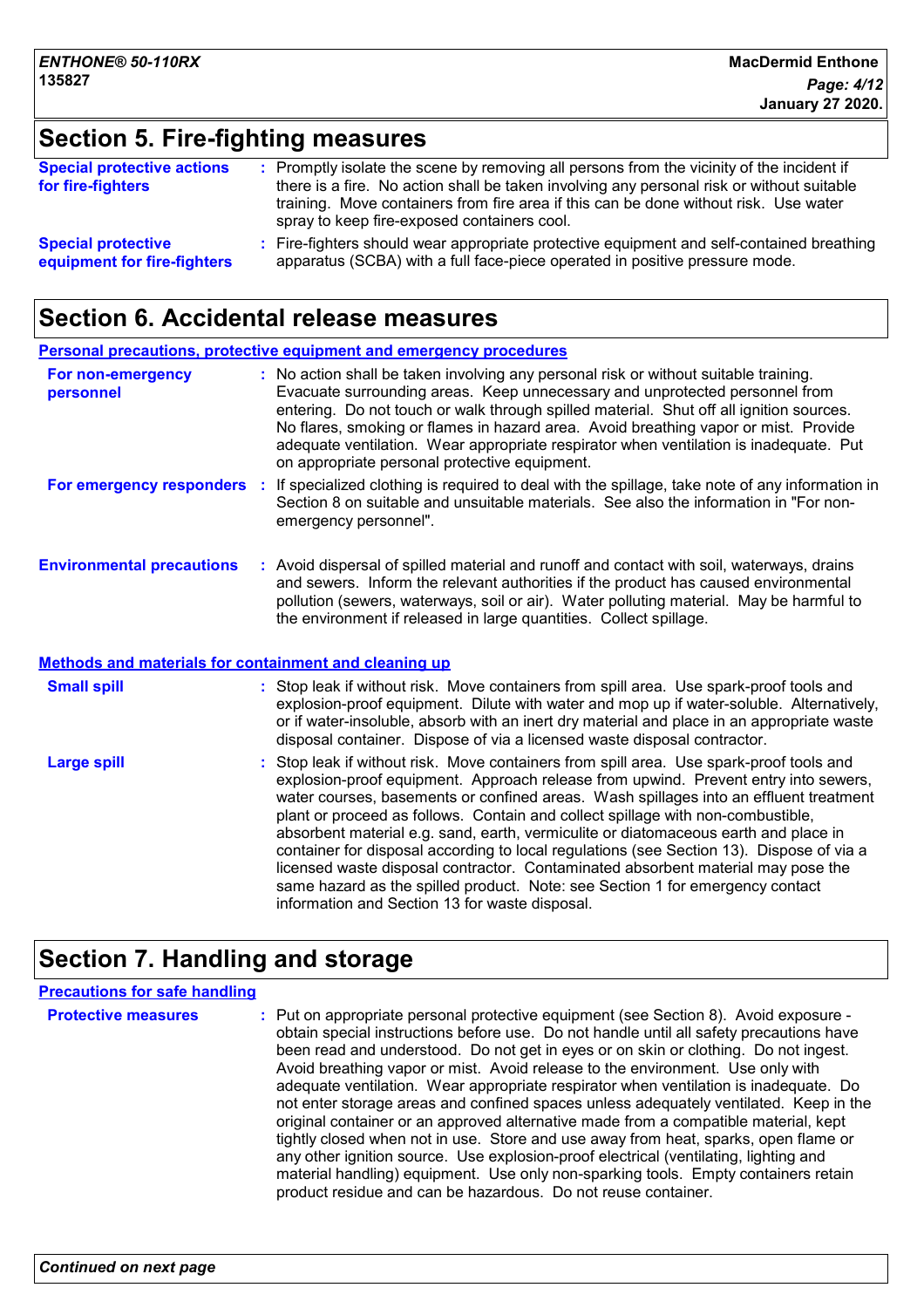# **Section 7. Handling and storage**

| <b>Advice on general</b><br>occupational hygiene                                 | : Eating, drinking and smoking should be prohibited in areas where this material is<br>handled, stored and processed. Workers should wash hands and face before eating,<br>drinking and smoking. Remove contaminated clothing and protective equipment before<br>entering eating areas. See also Section 8 for additional information on hygiene                                                                                                                                                                                                                                                                                                                                                                                                                                                       |
|----------------------------------------------------------------------------------|--------------------------------------------------------------------------------------------------------------------------------------------------------------------------------------------------------------------------------------------------------------------------------------------------------------------------------------------------------------------------------------------------------------------------------------------------------------------------------------------------------------------------------------------------------------------------------------------------------------------------------------------------------------------------------------------------------------------------------------------------------------------------------------------------------|
| <b>Conditions for safe storage,</b><br>including any<br><b>incompatibilities</b> | measures.<br>: Storage temperature: 5 to 40 $^{\circ}$ C (41 to 104 $^{\circ}$ F). Store in accordance with local<br>regulations. Store in a segregated and approved area. Store in original container<br>protected from direct sunlight in a dry, cool and well-ventilated area, away from<br>incompatible materials (see Section 10) and food and drink. Store locked up. Eliminate<br>all ignition sources. Separate from oxidizing materials. Keep container tightly closed<br>and sealed until ready for use. Containers that have been opened must be carefully<br>resealed and kept upright to prevent leakage. Do not store in unlabeled containers.<br>Use appropriate containment to avoid environmental contamination. See Section 10 for<br>incompatible materials before handling or use. |

# **Section 8. Exposure controls/personal protection**

#### **Occupational exposure limits**

| <b>Ingredient name</b>                              | <b>Exposure limits</b>                                                                                                                                                                                                                                                                                                                                                                                                                                                                                                                                                                                                                                                                                                                                                                                                                                                                                                                                                                                                                                                                                                                                                                                                                                                                                                                                                      |
|-----------------------------------------------------|-----------------------------------------------------------------------------------------------------------------------------------------------------------------------------------------------------------------------------------------------------------------------------------------------------------------------------------------------------------------------------------------------------------------------------------------------------------------------------------------------------------------------------------------------------------------------------------------------------------------------------------------------------------------------------------------------------------------------------------------------------------------------------------------------------------------------------------------------------------------------------------------------------------------------------------------------------------------------------------------------------------------------------------------------------------------------------------------------------------------------------------------------------------------------------------------------------------------------------------------------------------------------------------------------------------------------------------------------------------------------------|
| Inorganic filler<br>(2-methoxymethylethoxy)propanol | OSHA PEL (United States, 6/2016).<br>TWA: 15 mg/m <sup>3</sup> 8 hours. Form: Total dust<br>OSHA PEL 1989 (United States, 3/1989).<br>TWA: 10 mg/m <sup>3</sup> 8 hours. Form: Total dust<br>ACGIH TLV (United States, 3/2017). Notes: Substance identified<br>by other sources as a suspected or confirmed human carcinogen.<br>1996 Adoption Substances for which the TLV is higher than the<br>OSHA Permissible Exposure Limit (PEL) and/or the NIOSH<br>Recommended Exposure Limit (REL). See CFR 58(124) :<br>36338-33351, June 30, 1993, for revised OSHA PEL. Refers to<br>Appendix A -- Carcinogens.<br>TWA: 10 mg/m <sup>3</sup> 8 hours.<br>ACGIH TLV (United States, 3/2017). Absorbed through skin.<br>STEL: 909 mg/m <sup>3</sup> 15 minutes.<br>STEL: 150 ppm 15 minutes.<br>TWA: 606 mg/m <sup>3</sup> 8 hours.<br>TWA: 100 ppm 8 hours.<br>NIOSH REL (United States, 10/2016). Absorbed through skin.<br>STEL: 900 mg/m <sup>3</sup> 15 minutes.<br>STEL: 150 ppm 15 minutes.<br>TWA: 600 mg/m <sup>3</sup> 10 hours.<br>TWA: 100 ppm 10 hours.<br>OSHA PEL (United States, 6/2016). Absorbed through skin.<br>TWA: 600 mg/m <sup>3</sup> 8 hours.<br>TWA: 100 ppm 8 hours.<br>OSHA PEL 1989 (United States, 3/1989). Absorbed through skin.<br>STEL: 900 mg/m <sup>3</sup> 15 minutes.<br>STEL: 150 ppm 15 minutes.<br>TWA: 600 mg/m <sup>3</sup> 8 hours. |
| <b>Inorganic Fillers</b>                            | TWA: 100 ppm 8 hours.<br>NIOSH REL (United States, 10/2016).                                                                                                                                                                                                                                                                                                                                                                                                                                                                                                                                                                                                                                                                                                                                                                                                                                                                                                                                                                                                                                                                                                                                                                                                                                                                                                                |
| 2-methoxy-1-methylethyl acetate                     | TWA: 6 mg/m <sup>3</sup> 10 hours.<br>AIHA WEEL (United States, 10/2011).<br>TWA: 50 ppm 8 hours.                                                                                                                                                                                                                                                                                                                                                                                                                                                                                                                                                                                                                                                                                                                                                                                                                                                                                                                                                                                                                                                                                                                                                                                                                                                                           |
| aluminium hydroxide                                 | ACGIH TLV (United States, 3/2017).<br>TWA: 1 mg/m <sup>3</sup> 8 hours. Form: Respirable fraction                                                                                                                                                                                                                                                                                                                                                                                                                                                                                                                                                                                                                                                                                                                                                                                                                                                                                                                                                                                                                                                                                                                                                                                                                                                                           |

*Continued on next page*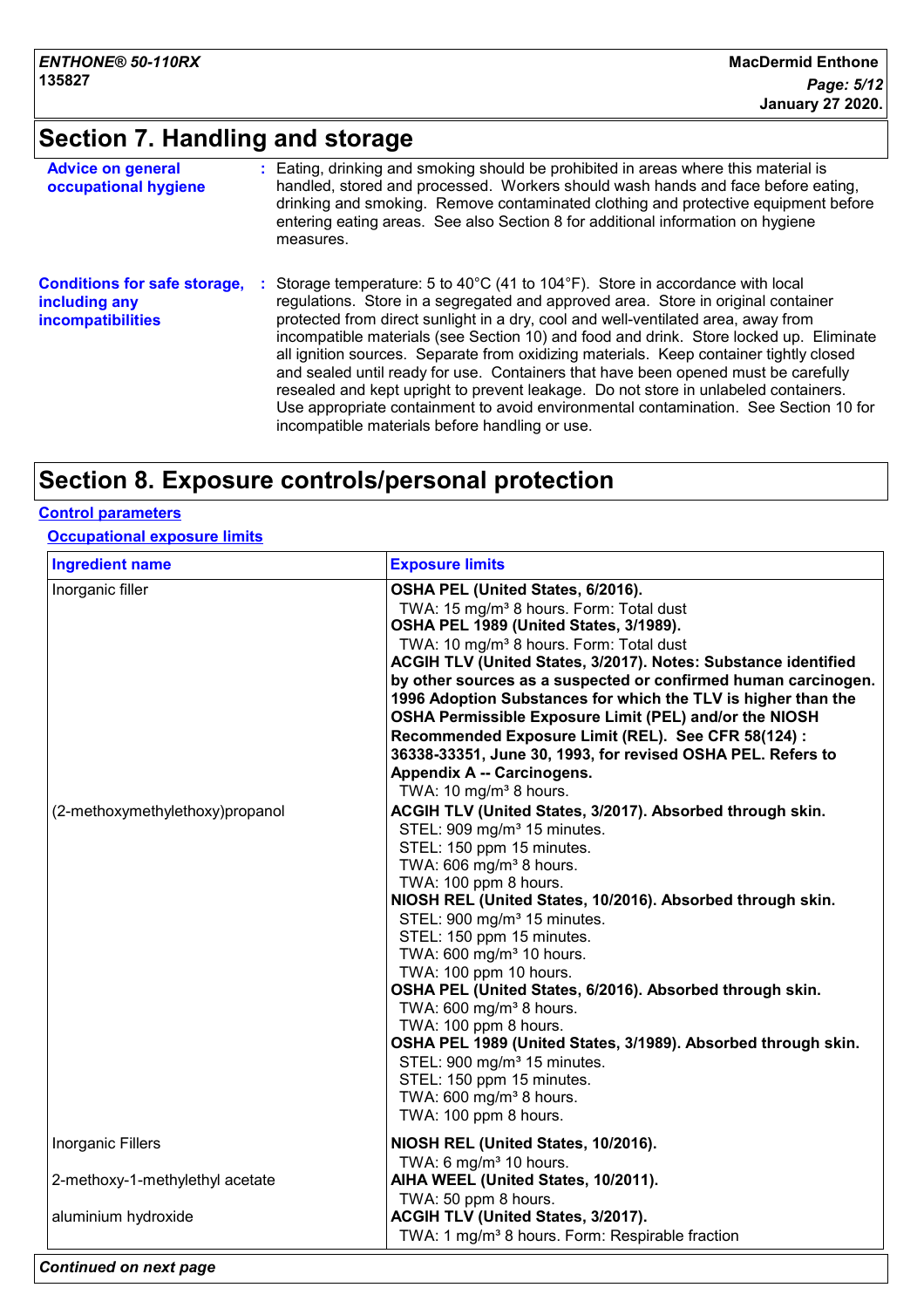## **Section 8. Exposure controls/personal protection**

| <b>Appropriate engineering</b><br>controls       | : Use only with adequate ventilation. Use process enclosures, local exhaust ventilation or<br>other engineering controls to keep worker exposure to airborne contaminants below any<br>recommended or statutory limits. The engineering controls also need to keep gas,<br>vapor or dust concentrations below any lower explosive limits. Use explosion-proof<br>ventilation equipment.                                                                                                                                                                                                                              |
|--------------------------------------------------|----------------------------------------------------------------------------------------------------------------------------------------------------------------------------------------------------------------------------------------------------------------------------------------------------------------------------------------------------------------------------------------------------------------------------------------------------------------------------------------------------------------------------------------------------------------------------------------------------------------------|
| <b>Environmental exposure</b><br><b>controls</b> | Emissions from ventilation or work process equipment should be checked to ensure<br>they comply with the requirements of environmental protection legislation. In some<br>cases, fume scrubbers, filters or engineering modifications to the process equipment<br>will be necessary to reduce emissions to acceptable levels.                                                                                                                                                                                                                                                                                        |
| <b>Individual protection measures</b>            |                                                                                                                                                                                                                                                                                                                                                                                                                                                                                                                                                                                                                      |
| <b>Hygiene measures</b>                          | : Wash hands, forearms and face thoroughly after handling chemical products, before<br>eating, smoking and using the lavatory and at the end of the working period.<br>Appropriate techniques should be used to remove potentially contaminated clothing.<br>Wash contaminated clothing before reusing. Ensure that eyewash stations and safety<br>showers are close to the workstation location.                                                                                                                                                                                                                    |
| <b>Eye/face protection</b>                       | Safety eyewear complying with an approved standard should be used when a risk<br>assessment indicates this is necessary to avoid exposure to liquid splashes, mists,<br>gases or dusts. If contact is possible, the following protection should be worn, unless<br>the assessment indicates a higher degree of protection: chemical splash goggles.                                                                                                                                                                                                                                                                  |
| <b>Skin protection</b>                           |                                                                                                                                                                                                                                                                                                                                                                                                                                                                                                                                                                                                                      |
| <b>Hand protection</b>                           | Chemical-resistant, impervious gloves complying with an approved standard should be<br>worn at all times when handling chemical products if a risk assessment indicates this is<br>necessary. Considering the parameters specified by the glove manufacturer, check<br>during use that the gloves are still retaining their protective properties. It should be<br>noted that the time to breakthrough for any glove material may be different for different<br>glove manufacturers. In the case of mixtures, consisting of several substances, the<br>protection time of the gloves cannot be accurately estimated. |
| <b>Body protection</b>                           | Personal protective equipment for the body should be selected based on the task being<br>performed and the risks involved and should be approved by a specialist before<br>handling this product.                                                                                                                                                                                                                                                                                                                                                                                                                    |
| <b>Other skin protection</b>                     | Appropriate footwear and any additional skin protection measures should be selected<br>based on the task being performed and the risks involved and should be approved by a<br>specialist before handling this product.                                                                                                                                                                                                                                                                                                                                                                                              |
| <b>Respiratory protection</b>                    | Based on the hazard and potential for exposure, select a respirator that meets the<br>appropriate standard or certification. Respirators must be used according to a<br>respiratory protection program to ensure proper fitting, training, and other important<br>aspects of use.                                                                                                                                                                                                                                                                                                                                    |

## **Section 9. Physical and chemical properties**

**Physical state Melting point :** Liquid. **:** Not available. **Odor** : Mild. **pH Color** : White. **Evaporation rate Flash point** : Open cup: 62.77°C (145°F) [Cleveland.] **:** Not available. **Odor threshold** : Not available. : Not available. **Appearance Boiling point :** 173.89°C (345°F) **Flammability (solid, gas) :** Not available.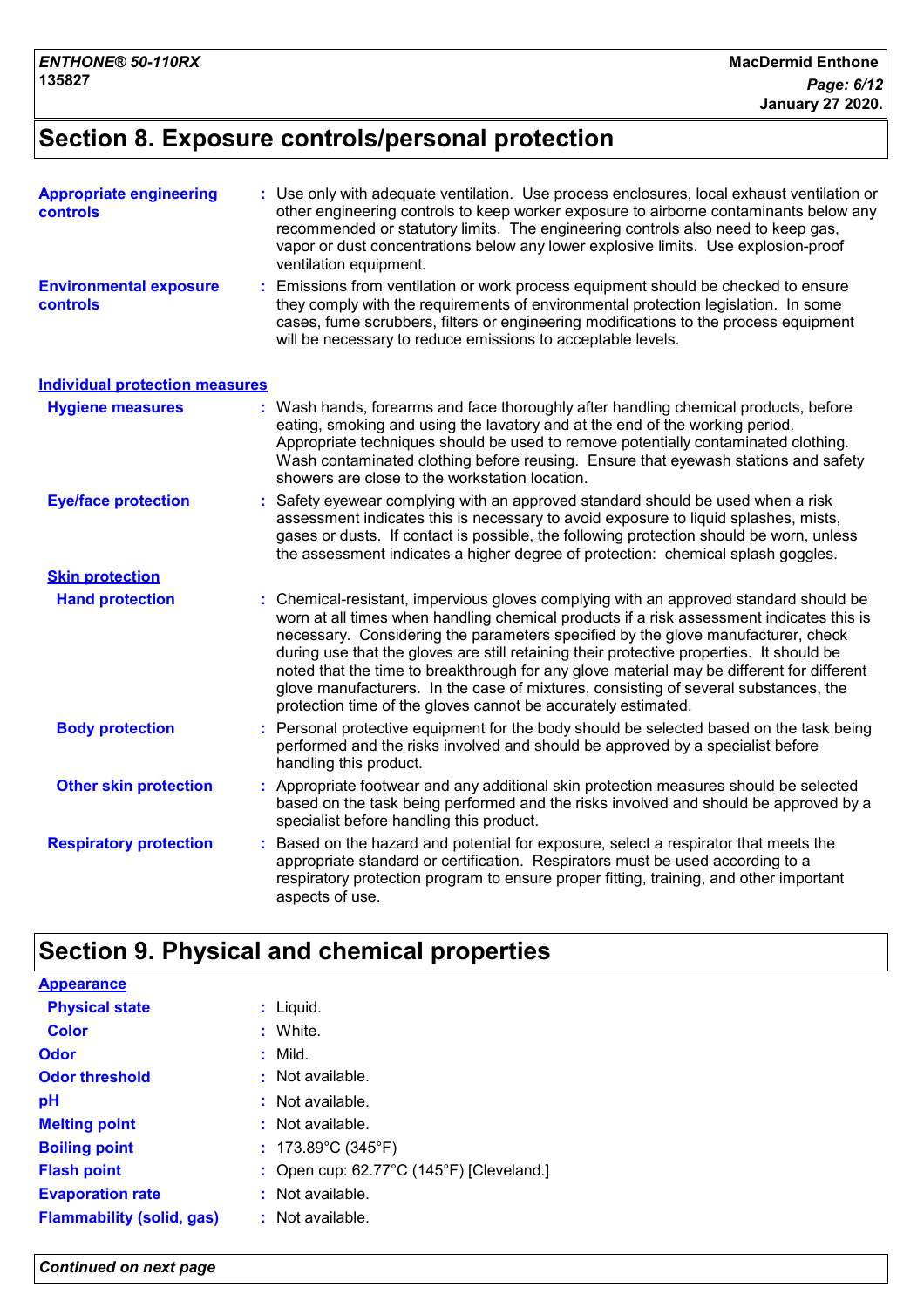# **Section 9. Physical and chemical properties**

| <b>Lower and upper explosive</b><br>(flammable) limits | : Not available.   |
|--------------------------------------------------------|--------------------|
| <b>Vapor pressure</b>                                  | : Not available.   |
| <b>Vapor density</b>                                   | : Not available.   |
| <b>Relative density</b>                                | : 1.4              |
| <b>Solubility</b>                                      | : Not available.   |
| <b>VOC</b>                                             | : 396.2 q/l        |
| <b>Partition coefficient: n-</b><br>octanol/water      | : Not available.   |
| <b>Auto-ignition temperature</b>                       | $:$ Not available. |
| <b>Decomposition temperature</b>                       | : Not available.   |
| <b>Viscosity</b>                                       | : Not available.   |
| <b>Aerosol product</b>                                 |                    |

# **Section 10. Stability and reactivity**

| <b>Reactivity</b>                                        | : No specific test data related to reactivity available for this product or its ingredients.                                                                                 |
|----------------------------------------------------------|------------------------------------------------------------------------------------------------------------------------------------------------------------------------------|
| <b>Chemical stability</b>                                | : The product is stable.                                                                                                                                                     |
| <b>Possibility of hazardous</b><br><b>reactions</b>      | : Under normal conditions of storage and use, hazardous reactions will not occur.                                                                                            |
| <b>Conditions to avoid</b>                               | : Avoid all possible sources of ignition (spark or flame). Do not pressurize, cut, weld,<br>braze, solder, drill, grind or expose containers to heat or sources of ignition. |
| <b>Incompatibility with various</b><br><b>substances</b> | Reactive or incompatible with the following materials: oxidizing materials, metals, acids<br>and moisture.                                                                   |
| <b>Hazardous decomposition</b><br>products               | : Under normal conditions of storage and use, hazardous decomposition products should<br>not be produced.                                                                    |
| <b>Other Hazardous</b><br>decomposition products         | : carbon oxides $(CO, CO2)$ , nitrogen oxides $(NO, NO2)$ etc.), metal oxides                                                                                                |
| <b>Hazardous polymerization</b>                          | : Under normal conditions of storage and use, hazardous polymerization will not occur.                                                                                       |

# **Section 11. Toxicological information**

| <b>Routes of entry</b><br><b>Acute toxicity</b> | : Inhalation. Ingestion. |                |             |                 |
|-------------------------------------------------|--------------------------|----------------|-------------|-----------------|
| <b>Product/ingredient name</b>                  | <b>Result</b>            | <b>Species</b> | <b>Dose</b> | <b>Exposure</b> |
| Inorganic Fillers                               | LD50 Dermal              | Rabbit         | >2000 mg/kg |                 |
|                                                 | LD50 Oral                | Rat            | >5000 mg/kg |                 |
| 2-(2-ethoxyethoxy)ethyl<br>acetate              | LD50 Dermal              | Rabbit         | 15000 mg/kg |                 |
|                                                 | LD50 Oral                | Rat            | 11000 mg/kg |                 |
| 2-methoxy-1-methylethyl<br>acetate              | LD50 Dermal              | Rabbit         | >5 g/kg     |                 |
|                                                 | LD50 Oral                | Rat            | 8532 mg/kg  |                 |

**Irritation/Corrosion**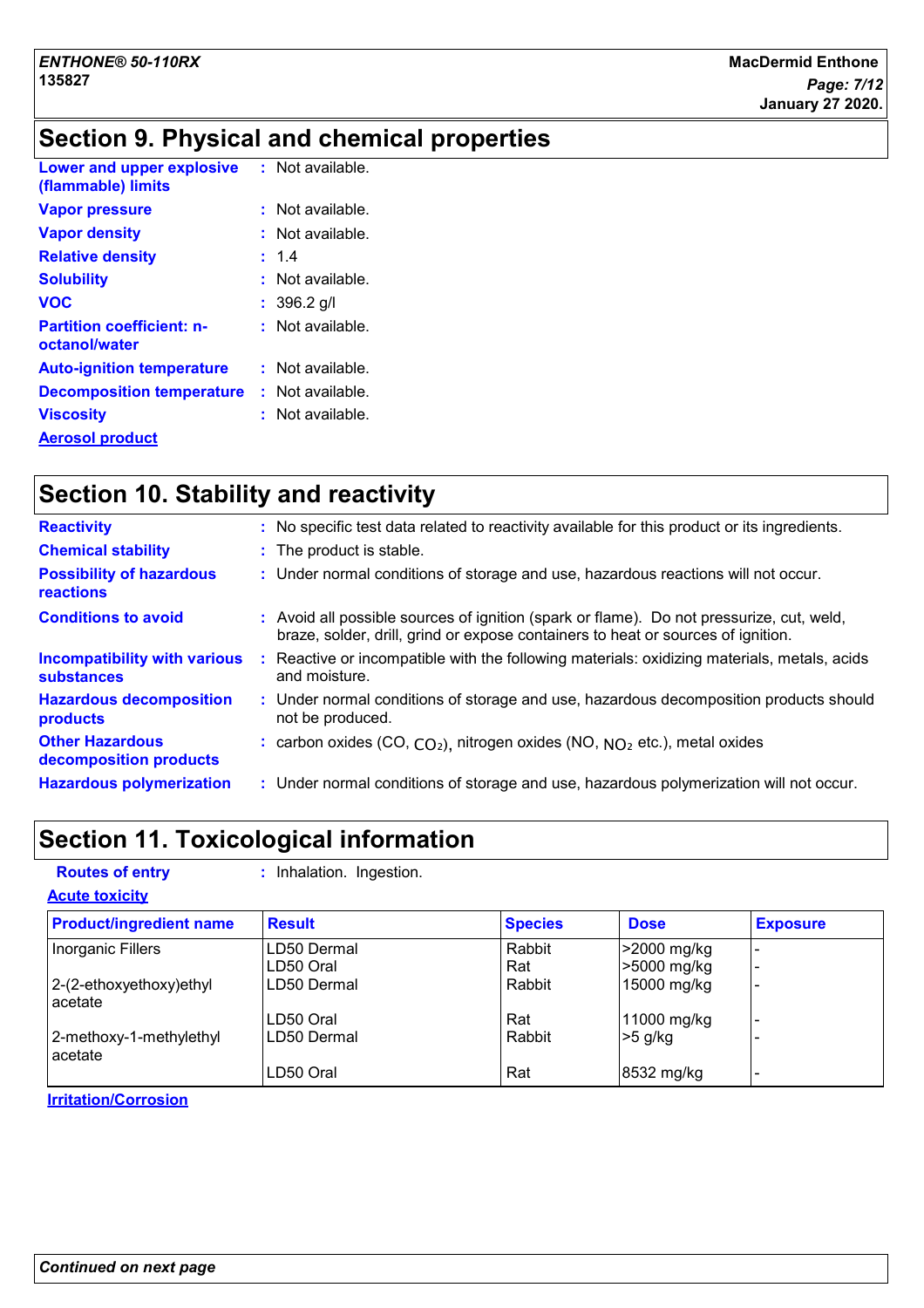# **Section 11. Toxicological information**

| <b>Product/ingredient name</b>      | <b>Result</b>            | <b>Species</b> | <b>Score</b> | <b>Exposure</b>                            | <b>Observation</b>       |
|-------------------------------------|--------------------------|----------------|--------------|--------------------------------------------|--------------------------|
| Inorganic filler                    | Skin - Mild irritant     | Human          |              | 72 hours 300<br>Micrograms<br>Intermittent |                          |
| (2-methoxymethylethoxy)<br>propanol | Eyes - Mild irritant     | Human          |              | 8 milligrams                               |                          |
|                                     | Eyes - Mild irritant     | Rabbit         |              | 24 hours 500<br>milligrams                 |                          |
|                                     | Skin - Mild irritant     | Rabbit         |              | 500<br>milligrams                          |                          |
| Inorganic Fillers                   | Eyes - Mild irritant     | Rabbit         |              | 24 hours 25<br>milligrams                  | $\overline{\phantom{a}}$ |
| 2-(2-ethoxyethoxy)ethyl<br>acetate  | Eyes - Moderate irritant | Rabbit         |              | 500<br>milligrams                          | $\overline{\phantom{0}}$ |
|                                     | Skin - Mild irritant     | Rabbit         |              | 500<br>milligrams                          |                          |

#### **Sensitization**

Not available.

#### **Mutagenicity**

Not available.

#### **Carcinogenicity**

No applicable toxicity data

#### **Additional information:**

**Inorganic filler**: Carcinogen status based on inhalation of particulate form of this chemical If this product is a liquid, exposure to this particulate is unlikely under ordinary conditions of use.

#### **Classification**

| <b>Product/ingredient name</b> | <b>OSHA</b> | <b>IARC</b> | <b>NTP</b> |
|--------------------------------|-------------|-------------|------------|
| Inorganic filler               |             | 2B          |            |
| Inorganic Fillers              |             |             |            |

#### **Reproductive toxicity**

Not available.

#### **Teratogenicity**

Not available.

#### **Specific target organ toxicity**

Not available.

**Specific target organ toxicity (repeated exposure)** Not available.

#### **Aspiration hazard**

Not available.

| <b>Potential acute health effects</b><br>: Causes serious eye irritation.<br><b>Eye contact</b><br>: No known significant effects or critical hazards.<br><b>Inhalation</b><br>: Causes skin irritation.<br><b>Skin contact</b><br>: No known significant effects or critical hazards.<br><b>Ingestion</b> | Information on the likely<br>routes of exposure | : Routes of entry anticipated: Oral, Inhalation. |
|------------------------------------------------------------------------------------------------------------------------------------------------------------------------------------------------------------------------------------------------------------------------------------------------------------|-------------------------------------------------|--------------------------------------------------|
|                                                                                                                                                                                                                                                                                                            |                                                 |                                                  |
|                                                                                                                                                                                                                                                                                                            |                                                 |                                                  |
|                                                                                                                                                                                                                                                                                                            |                                                 |                                                  |
|                                                                                                                                                                                                                                                                                                            |                                                 |                                                  |
|                                                                                                                                                                                                                                                                                                            |                                                 |                                                  |

*Continued on next page*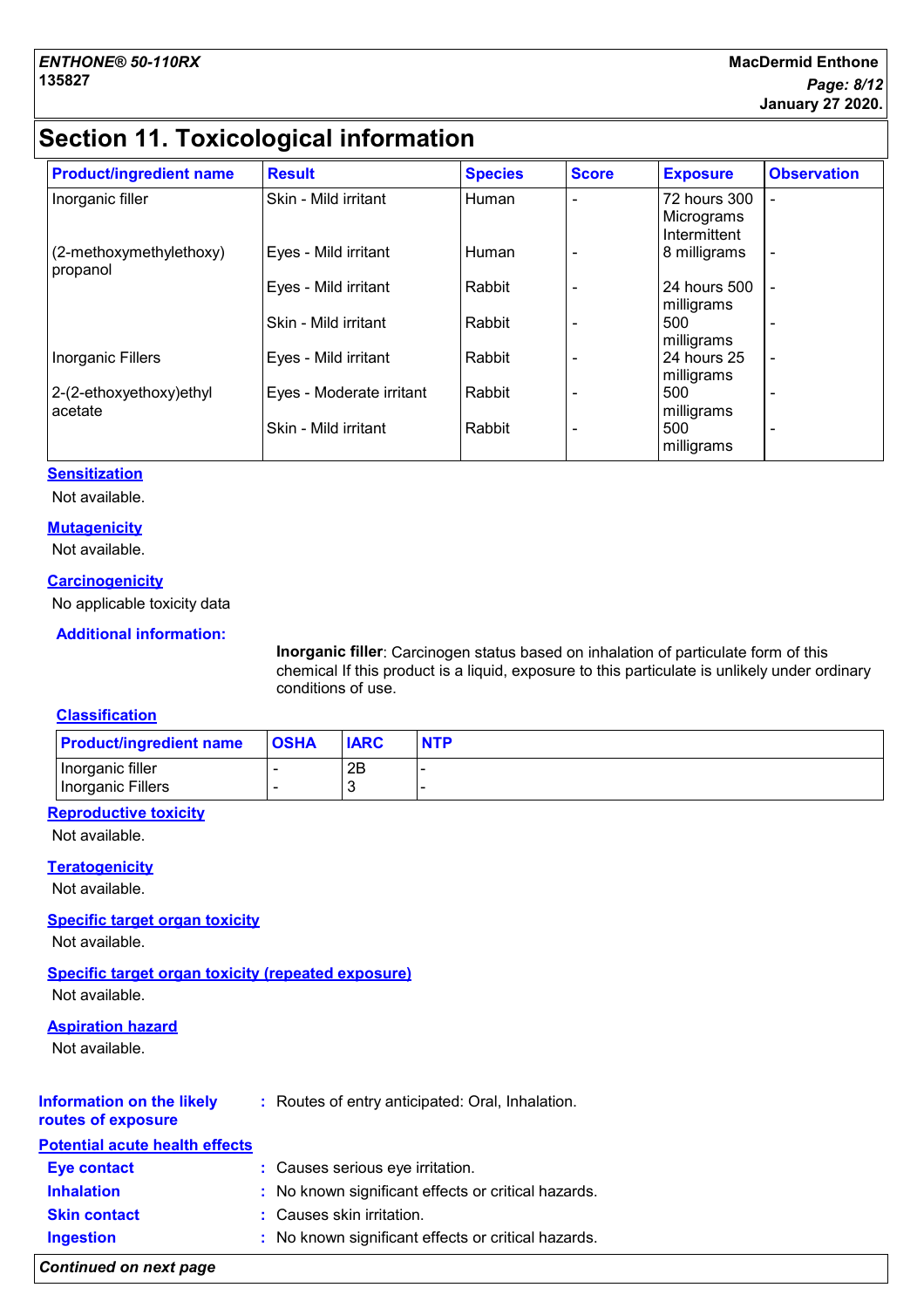# **Section 11. Toxicological information**

|                                         | <b>Symptoms related to the physical, chemical and toxicological characteristics</b>        |
|-----------------------------------------|--------------------------------------------------------------------------------------------|
| <b>Eye contact</b>                      | : Adverse symptoms may include the following:<br>pain or irritation<br>watering<br>redness |
| <b>Inhalation</b>                       | : No specific data.                                                                        |
| <b>Skin contact</b>                     | : Adverse symptoms may include the following:<br>irritation<br>redness                     |
| <b>Ingestion</b>                        | : No specific data.                                                                        |
|                                         | Delayed and immediate effects and also chronic effects from short and long term exposure   |
| <b>Short term exposure</b>              |                                                                                            |
| <b>Potential immediate</b><br>effects   | : Not available.                                                                           |
| <b>Potential delayed effects</b>        | $:$ Not available.                                                                         |
| <b>Long term exposure</b>               |                                                                                            |
| <b>Potential immediate</b><br>effects   | : Not available.                                                                           |
| <b>Potential delayed effects</b>        | : Not available.                                                                           |
| <b>Potential chronic health effects</b> |                                                                                            |
| <b>General</b>                          | : No known significant effects or critical hazards.                                        |
| <b>Carcinogenicity</b>                  | Suspected of causing cancer. Risk of cancer depends on duration and level of<br>exposure.  |
| <b>Mutagenicity</b>                     | No known significant effects or critical hazards.                                          |
| <b>Teratogenicity</b>                   | No known significant effects or critical hazards.                                          |
| <b>Developmental effects</b>            | : No known significant effects or critical hazards.                                        |
| <b>Fertility effects</b>                | : No known significant effects or critical hazards.                                        |
|                                         |                                                                                            |

#### **Numerical measures of toxicity**

**Acute toxicity estimates**

Not available.

# **Section 12. Ecological information**

| <b>Product/ingredient name</b>      | <b>Result</b>                         | <b>Species</b>                                | <b>Exposure</b> |
|-------------------------------------|---------------------------------------|-----------------------------------------------|-----------------|
| Inorganic filler                    | Acute LC50 3 mg/l Fresh water         | Crustaceans - Ceriodaphnia<br>dubia - Neonate | 48 hours        |
|                                     | Acute LC50 6.5 mg/l Fresh water       | Daphnia - Daphnia pulex -<br>Neonate          | 48 hours        |
|                                     | Acute LC50 >1000000 µg/l Marine water | l Fish - Fundulus heteroclitus                | 96 hours        |
| (2-methoxymethylethoxy)<br>propanol | EC50 >969 mg/l                        | Algae                                         | 96 hours        |
| 2-(2-ethoxyethoxy)ethyl<br>acetate  | LC50 110 mg/l                         | l Fish                                        | 96 hours        |
| 2-methoxy-1-methylethyl<br>acetate  | Acute EC50 500 mg/l                   | Daphnia                                       | 48 hours        |
|                                     | Acute LC50 161 mg/l                   | Fish                                          | 96 hours        |

**Persistence and degradability**

#### *Continued on next page*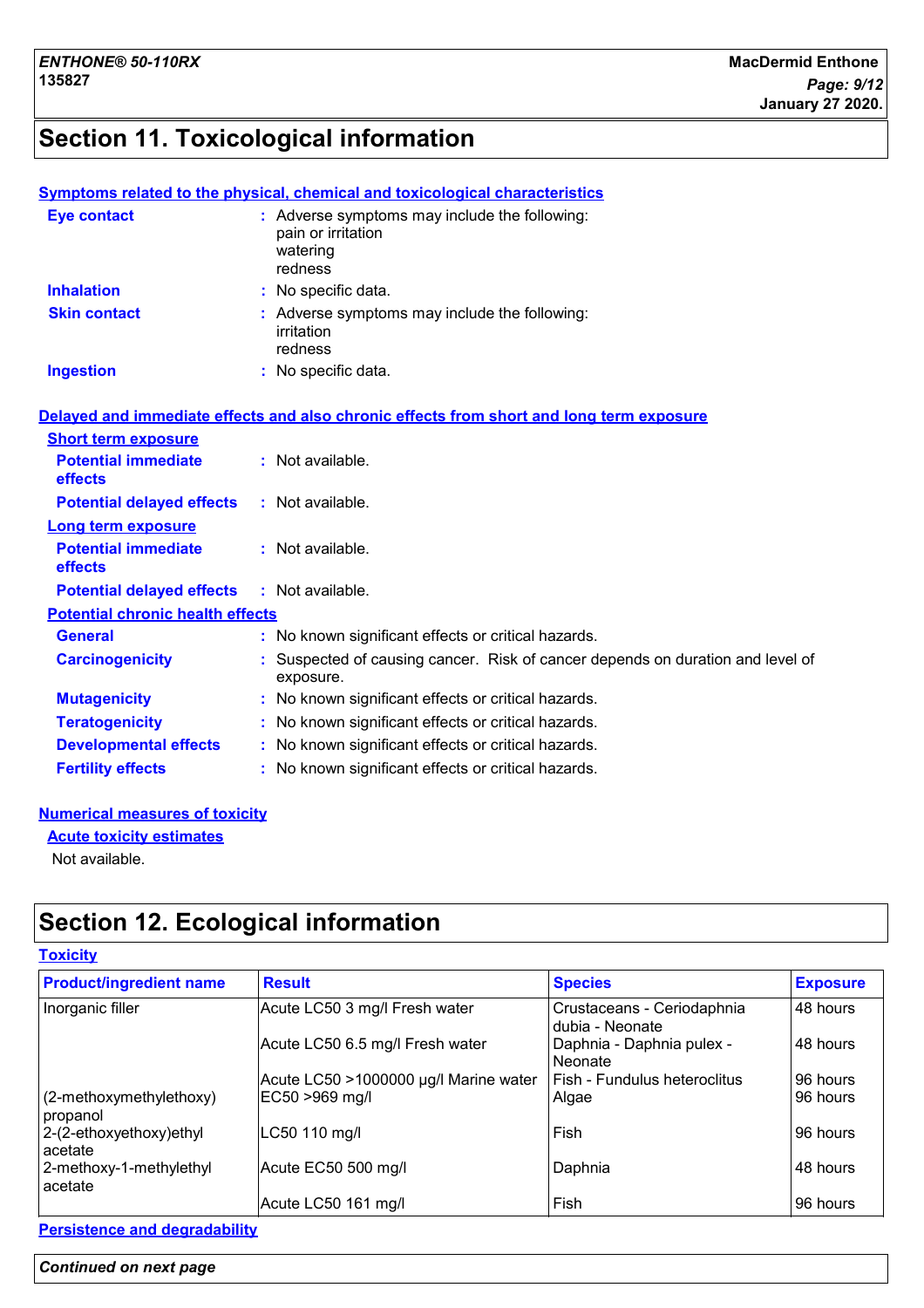# **Section 12. Ecological information**

Not available.

#### **Bioaccumulative potential**

| <b>Product/ingredient name</b>        | $LogP_{ow}$     | <b>BCF</b> | <b>Potential</b> |
|---------------------------------------|-----------------|------------|------------------|
| (2-methoxymethylethoxy)<br>propanol   | 0.004           |            | low              |
| $ 2-(2-ethoxyethoxy)ethyl$<br>acetate | 0.76            | 3.2        | low              |
| 2-methoxy-1-methylethyl<br>acetate    | 1.2             |            | low              |
| <b>Mobility in soil</b>               |                 |            |                  |
| <b>Coilbustor partition</b>           | . Not available |            |                  |

| <b>Soil/water partition</b><br>coefficient (K <sub>oc</sub> ) | : Not available.                                    |
|---------------------------------------------------------------|-----------------------------------------------------|
| <b>Other adverse effects</b>                                  | : No known significant effects or critical hazards. |

# **Section 13. Disposal considerations**

| <b>Disposal methods</b> | : The generation of waste should be avoided or minimized wherever possible. Disposal<br>of this product, solutions and any by-products should at all times comply with the<br>requirements of environmental protection and waste disposal legislation and any                                                                                                   |
|-------------------------|-----------------------------------------------------------------------------------------------------------------------------------------------------------------------------------------------------------------------------------------------------------------------------------------------------------------------------------------------------------------|
|                         | regional local authority requirements. Dispose of surplus and non-recyclable products<br>via a licensed waste disposal contractor. Waste should not be disposed of untreated to<br>the sewer unless fully compliant with the requirements of all authorities with jurisdiction.                                                                                 |
|                         | Waste packaging should be recycled. Incineration or landfill should only be considered<br>when recycling is not feasible. This material and its container must be disposed of in a<br>safe way. Care should be taken when handling emptied containers that have not been<br>cleaned or rinsed out. Empty containers or liners may retain some product residues. |
|                         | Vapor from product residues may create a highly flammable or explosive atmosphere<br>inside the container. Do not cut, weld or grind used containers unless they have been<br>cleaned thoroughly internally. Avoid dispersal of spilled material and runoff and contact<br>with soil, waterways, drains and sewers.                                             |

# **Section 14. Transport information**

|                                      | <b>DOT</b><br><b>Classification</b> | <b>TDG</b><br><b>Classification</b> | <b>Mexico</b><br><b>Classification</b> | <b>UN</b>      | <b>IMDG</b>    | <b>IATA</b>                  |
|--------------------------------------|-------------------------------------|-------------------------------------|----------------------------------------|----------------|----------------|------------------------------|
| <b>UN number</b>                     | Not regulated.                      | Not regulated.                      | Not regulated.                         | Not regulated. | Not regulated. | Not regulated.               |
| <b>UN proper</b><br>shipping name    |                                     |                                     |                                        |                |                |                              |
| <b>Transport</b><br>hazard class(es) |                                     |                                     |                                        |                |                |                              |
| <b>Packing group</b>                 |                                     |                                     |                                        |                |                | $\qquad \qquad \blacksquare$ |
| <b>Environmental</b><br>hazards      | No.                                 | No.                                 | No.                                    | No.            | No.            | No.                          |

**Special precautions for user Transport within user's premises:** always transport in closed containers that are **:** upright and secure. Ensure that persons transporting the product know what to do in the event of an accident or spillage.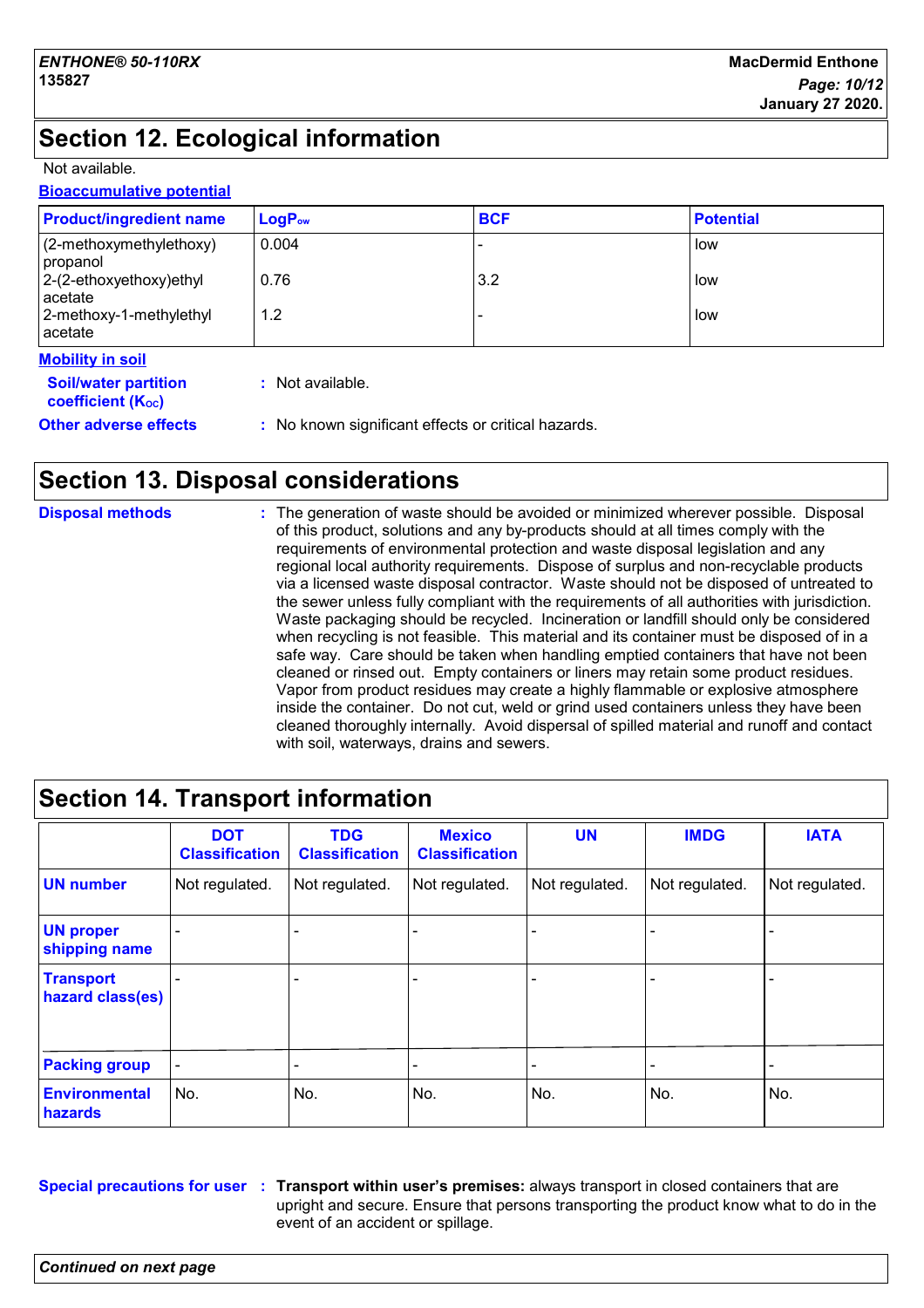## **Section 14. Transport information**

## **Section 15. Regulatory information**

| <b>U.S. Federal regulations</b>             | : TSCA 5(a)2 proposed significant new use rule (SNUR): No products were found.                                         |
|---------------------------------------------|------------------------------------------------------------------------------------------------------------------------|
|                                             | TSCA 5(a)2 final significant new use rules: mercury                                                                    |
|                                             | TSCA 12(b) one-time export notification: No products were found.                                                       |
|                                             | TSCA 12(b) annual export notification: No products were found.                                                         |
|                                             | Refer to Proposed Rule (59 Federal Register 11122, March 9, 1994) for<br>details on TSCA 12(b) applicability for lead. |
| <b>United States inventory</b><br>(TSCA 8b) | : All components are listed or exempted.                                                                               |

#### **SARA 302/304**

#### **Composition/information on ingredients**

No products were found.

#### **SARA 311/312**

| <b>Classification</b> | : Fire hazard                   |  |
|-----------------------|---------------------------------|--|
|                       | Immediate (acute) health hazard |  |
|                       | Delayed (chronic) health hazard |  |

#### **SARA 313**

|                                           | <b>Product name</b>                                                                    | <b>CAS number</b>                                      | $\frac{9}{6}$                                            |
|-------------------------------------------|----------------------------------------------------------------------------------------|--------------------------------------------------------|----------------------------------------------------------|
| <b>Form R - Reporting</b><br>requirements | (2-methoxymethylethoxy)propanol<br>2-(2-ethoxyethoxy) ethyl acetate<br>mercury<br>lead | 34590-94-8<br>$112 - 15 - 2$<br>7439-97-6<br>7439-92-1 | 10-20<br>$1 - 10$<br>$ 0.001 - 0.01 $<br>$10.001 - 0.01$ |
| <b>Supplier notification</b>              | 2-(2-ethoxyethoxy) ethyl acetate                                                       | $112 - 15 - 2$                                         | $1 - 10$                                                 |

SARA 313 notifications must not be detached from the SDS and any copying and redistribution of the SDS shall include copying and redistribution of the notice attached to copies of the SDS subsequently redistributed.

#### **California Prop. 65**

**WARNING:** This product contains a chemical known to the State of California to cause cancer. **WARNING:** This product contains less than 1% of a chemical known to the State of California to cause birth defects or other reproductive harm.

#### **Canada**

**Canada :** All components are listed or exempted.

**International lists**

**National inventory**

## **Section 16. Other information**

**Hazardous Material Information System (U.S.A.)**



**Procedure used to derive the classification**